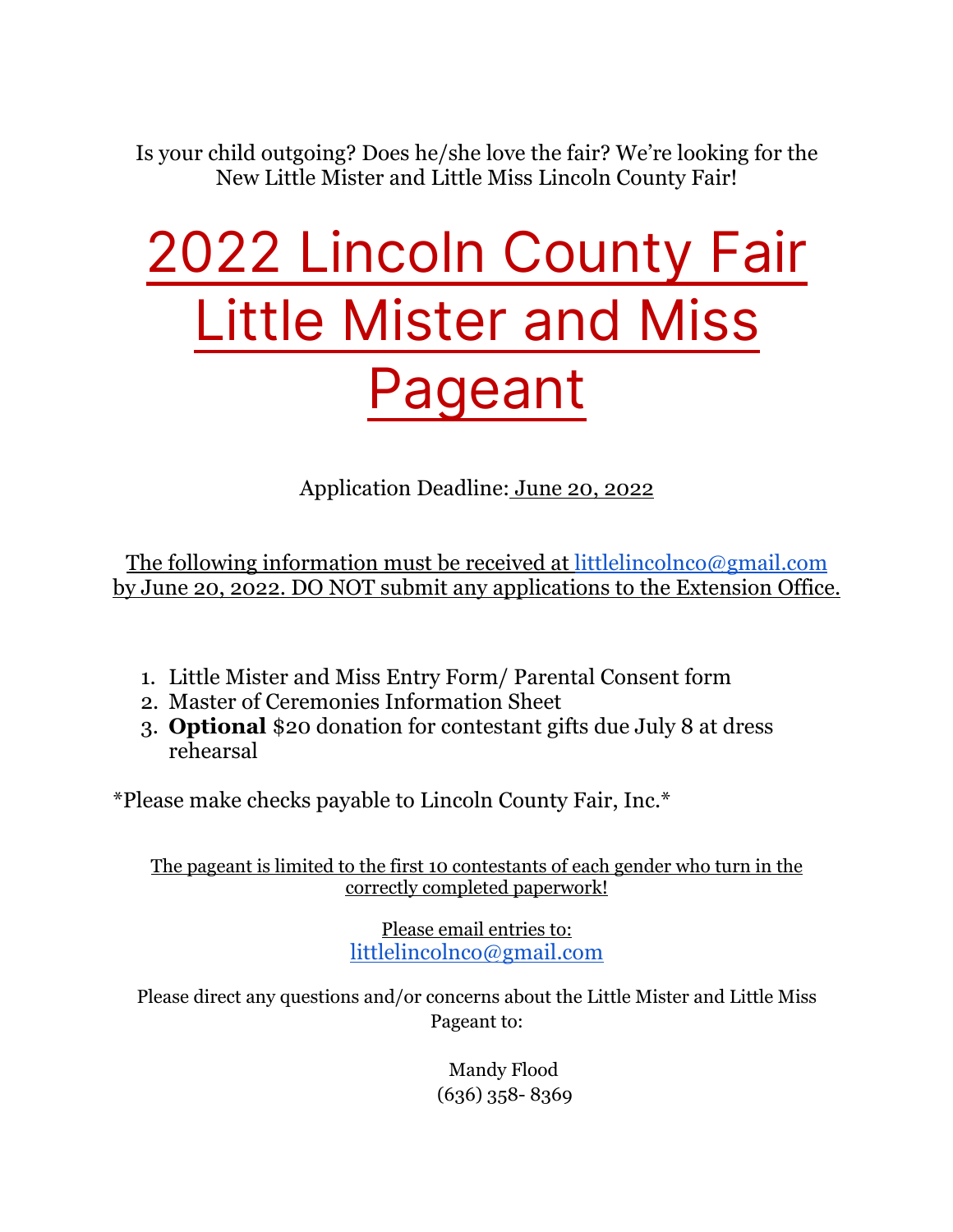#### Rules and Regulations/Contest Information:

- 1. Contestants must be a resident of Lincoln County and have reached the ages of 4 or 5 years old by July 1st of 2022.
- 2. Pageant is limited to the **first 10 contestants** of each gender which turn in correct paperwork by **June 20, 2022.**
- 3. Each contestant must attend the Lincoln County Fair Queen Pageant, which will include the Little Mister and Little Miss Pageant within it during intermissions. (You may leave after the Little Mister and Little Miss pageant unless you are crowned either Little Mister or Little Miss)
- 4. Parents/chaperones will not be allowed on stage at any point during the pageant.
- 5. There will be a short one-on-one question with the emcee and each contestant will speak on stage.
	- a. Questions are provided on the accompanying application for the parents to practice with their child/children if desired.
- 6. Each contestant should dress with the theme of "country". No formal wear (Suits, formal dresses) should be worn. Age appropriate clothing must be worn.
- 7. The \$20 **optional** donation can be paid at dress rehearsal July 8.
- 8. Pageant will take place during intermissions of the Lincoln County Fair Queen Pageant.
- 9. Contestants will be judged on creativity of answer to question, enthusiasm for the fair, and stage presence.
- 10. Contestants may run in the pageant no more than two years. Previous winners of the Little Mister and Little Miss Pageant will be ineligible to run again.
- 11. The Judges decision is final.
- 12. Pageant directors and fair board have final say.

Responsibilities/important dates of attendance for Little Mister and Little Miss include:

- a. Attend Lincoln County Fair Queen Pageant Rehearsal- July 8 at The Performing Arts Center in Troy, time TBD
- b. Attending Lincoln County Fair Queen Pageant/Little Mister and Miss Pageant- July 9 at The Performing Arts Center at 6 p.m.
- c. \*\*Riding in fair parade July 10
- d. \*\*Attending Lincoln County Fair kids' games on Saturday morning- July 16

\*\*Only required if named

#### Little Mister or Little Miss

One of the three questions below will be used as an on stage question at the pageant, which will be asked to the contestant. Different questions will be asked to the different groups of the same gender. Please ask/practice these questions with your child in order to eliminate stage fright or silent answers. Additionally, please talk with your child about proper stage etiquette if they are not announced as the winner.

- 1. What do you want to be when you grow up and why?
- 2. Who is your favorite person to go to the Fair with and why?
- 3. What animal do you want to show at the Fair when you get older and why?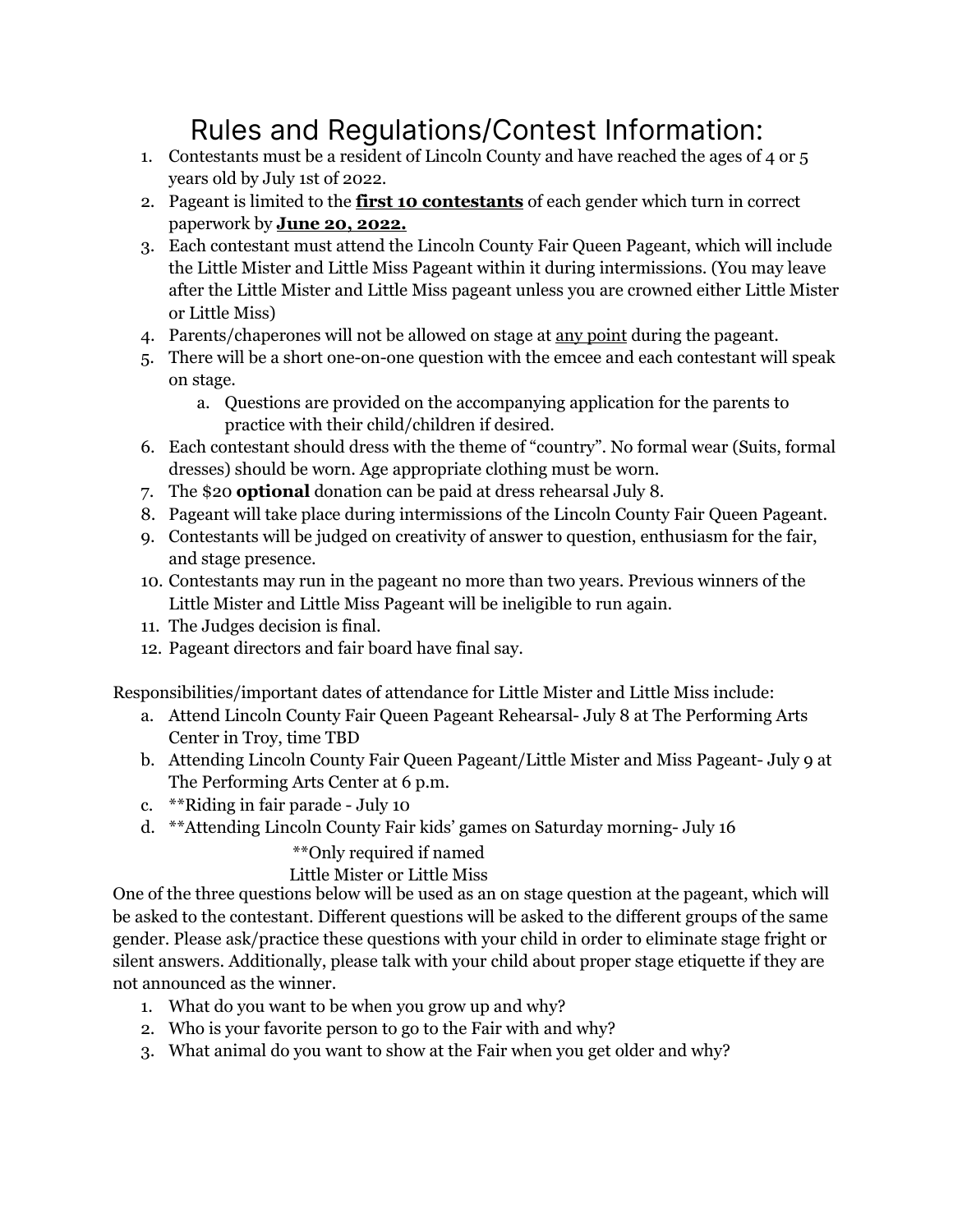### 2022 Little Mister and Little Miss Entry Form

| <u> 1989 - Johann John Stone, market fan de Fryske kun fan de ferstjer fan de ferstjer fan de ferstjer fan de fer</u> |  |
|-----------------------------------------------------------------------------------------------------------------------|--|
|                                                                                                                       |  |
| Parent's email:                                                                                                       |  |
|                                                                                                                       |  |

### Parental Consent form

 $\mathcal{L}_\text{max}$  and  $\mathcal{L}_\text{max}$  and  $\mathcal{L}_\text{max}$  and  $\mathcal{L}_\text{max}$  and  $\mathcal{L}_\text{max}$  and  $\mathcal{L}_\text{max}$ 

As guardian to the contestant listed above, I agree to allow photographs and video to be taken of my child and used for promotional purposes of the Lincoln County Fair. I agree not to interfere with the decision of the judges and to make sure my child is in attendance at all required dates listed in the rules and regulations above if he/she is crowned Little Mister or Little Miss Lincoln County Fair.

\_\_\_\_\_\_\_\_\_\_\_\_\_\_\_\_\_\_\_\_\_\_\_\_\_\_\_\_\_\_\_\_\_\_\_ \_\_\_\_\_\_\_\_\_\_\_